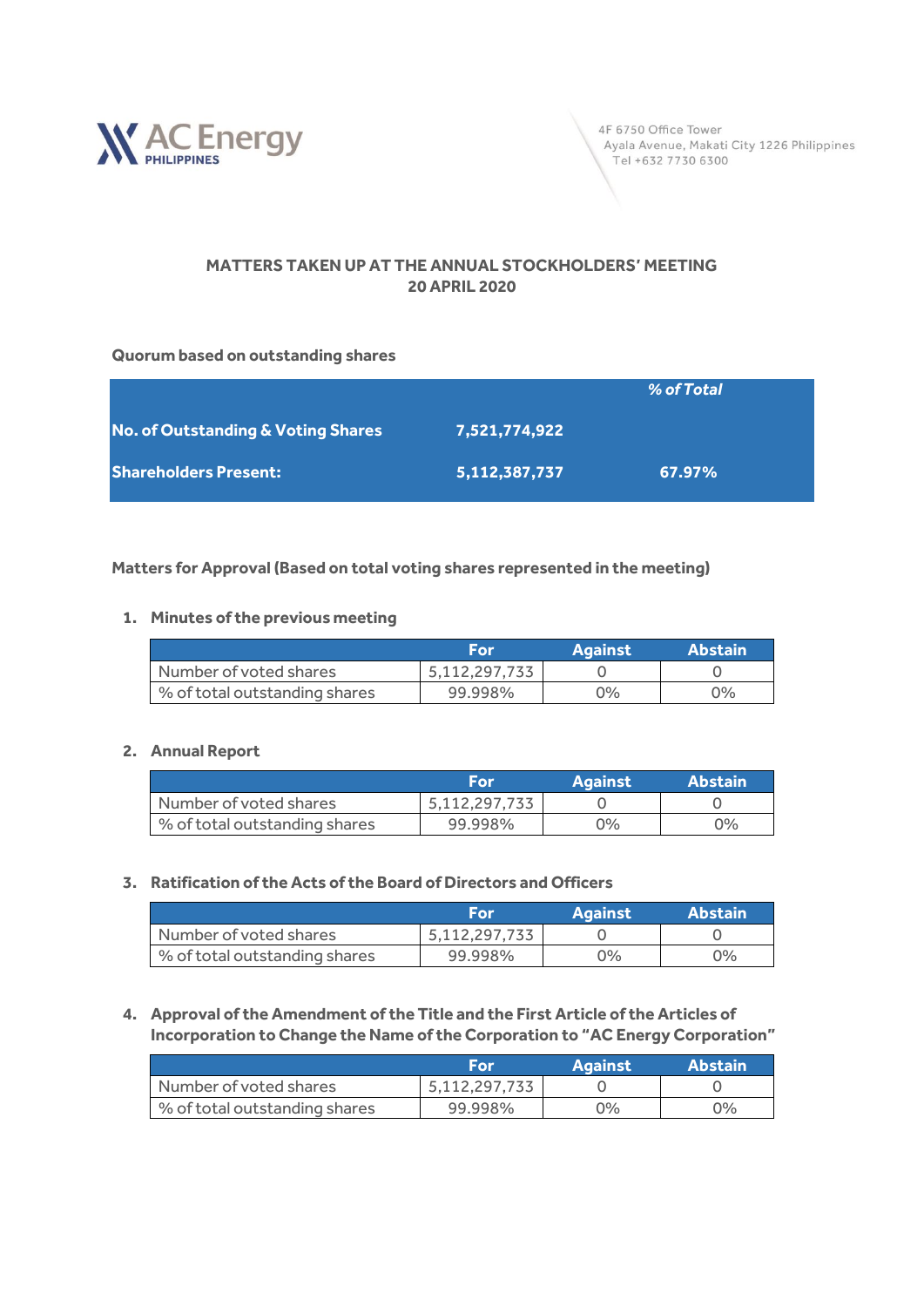**5. Approval of the Amendment of the Seventh Article of the Articles of Incorporation to Increase the Authorized Capital Stock of the Corporation to PHP48.4 Billion**

|                               | For           | <b>Against</b> | <b>Abstain</b> |
|-------------------------------|---------------|----------------|----------------|
| Number of voted shares        | 5.111.654.733 | 643,000        |                |
| % of total outstanding shares | 99.986%       | $0.01\%$       | $2\%$          |

**6. Approval of the Amendment of the Title of the By-Laws to Change the Name of the Corporation to "AC Energy Corporation"**

|                               | For           | <b>Against</b> | <b>Abstain</b> |
|-------------------------------|---------------|----------------|----------------|
| Number of voted shares        | 5,112,297,733 |                |                |
| % of total outstanding shares | 99.998%       | $2\%$          | 9%             |

## **7. Election of Directors**

| <b>Director</b>                   | <b>For</b>    | <b>Against</b> | <b>Abstain</b> |
|-----------------------------------|---------------|----------------|----------------|
| 1. Fernando Zobel de Ayala        | 5,112,297,733 |                |                |
|                                   | 9.091%        |                |                |
| 2. Jaime Augusto Zobel de Ayala   | 5,112,297,733 |                |                |
|                                   | 9.091%        |                |                |
| 3. Gerardo C. Ablaza, Jr.         | 5,112,297,733 |                |                |
|                                   | 9.091%        |                |                |
| 4. Jose Rene Gregory D. Almendras | 5,112,297,733 |                |                |
|                                   | 9.091%        |                |                |
| 5. John Eric T. Francia           | 5,112,297,733 |                |                |
|                                   | 9.091%        |                |                |
| 6. John Philip S. Orbeta          | 5,112,297,733 |                |                |
|                                   | 9.091%        |                |                |
| 7. Consuelo D. Garcia             | 5,111,932,733 |                | 365,000        |
|                                   | 9.090%        |                | 0.001%         |
| 8. Ma. Aurora Geotina-Garcia      | 5,111,932,733 |                | 365,000        |
|                                   | 9.090%        |                | 0.001%         |
| 9. Sherisa P. Nuesa               | 5,112,297,733 |                |                |
|                                   | 9.091%        |                |                |
| 10. Melinda L. Ocampo             | 5,112,297,733 |                |                |
|                                   | 9.091%        |                |                |
| 11. Mario Antonio V. Paner        | 5,112,297,733 |                |                |
|                                   | 9.091%        |                |                |